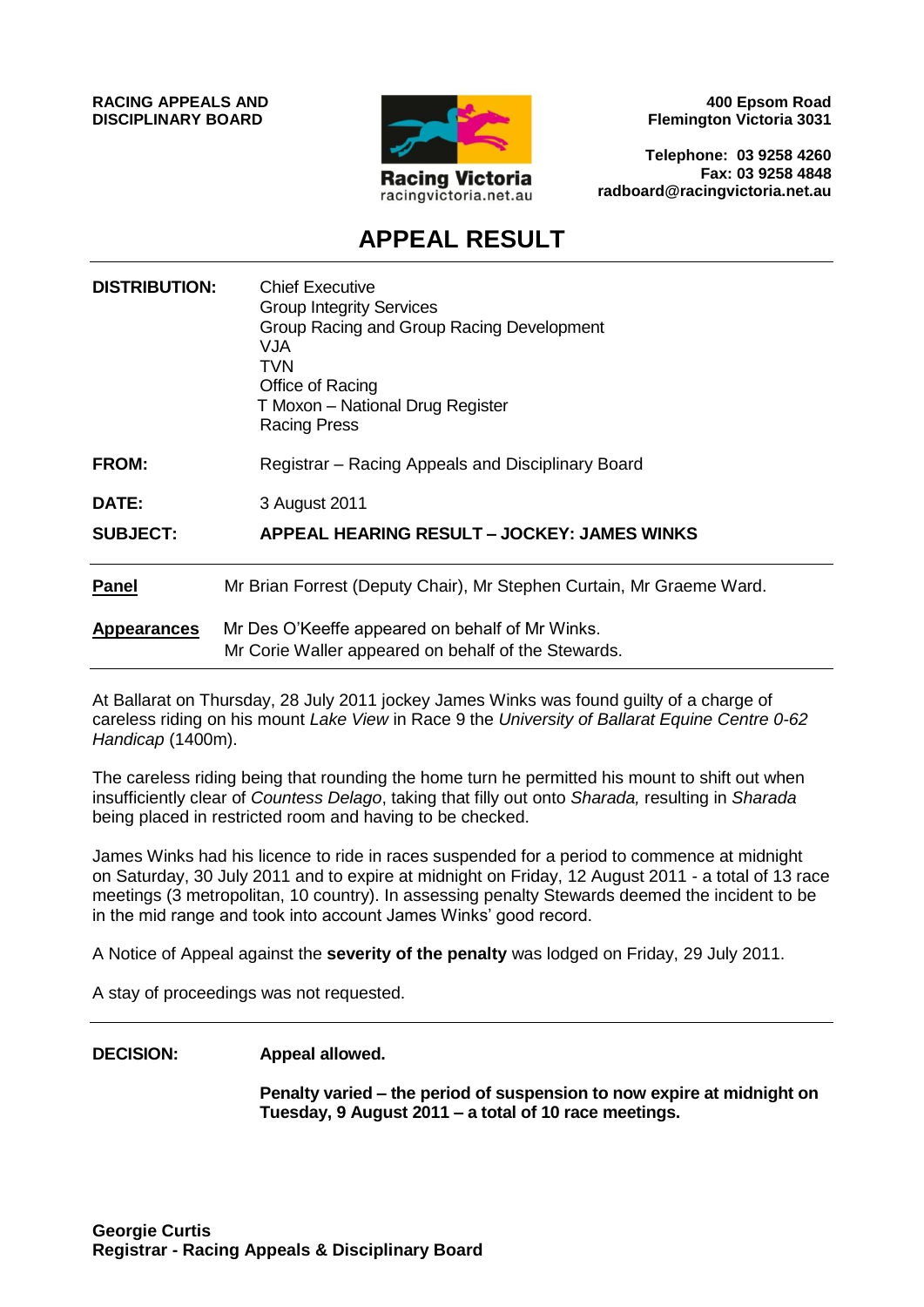# **TRANSCRIPT OF**

## **PROCEEDINGS**

#### **RACING APPEALS AND DISCIPLINARY BOARD**

\_\_\_\_\_\_\_\_\_\_\_\_\_\_\_\_\_\_\_\_\_\_\_\_\_\_\_\_\_\_\_\_\_\_\_\_\_\_\_\_\_\_\_\_\_\_\_\_\_\_\_\_\_\_\_\_\_\_\_\_\_\_\_

**MR B. FORREST, Deputy Chairman MR S. CURTAIN MR G. WARD**

#### **EXTRACT OF PROCEEDINGS**

**DECISION**

#### **IN THE MATTER OF THE UNIVERSITY OF BALLARAT 0-62 HANDICAP OVER 1400 METRES AT BALLARAT ON 28/7/11**

**JOCKEY: JAMES WINKS**

#### **MELBOURNE**

#### **WEDNESDAY, 3 AUGUST 2011**

MR C. WALLER appeared on behalf of the RVL Stewards

MR D. O'KEEFFE appeared on behalf of the Appellant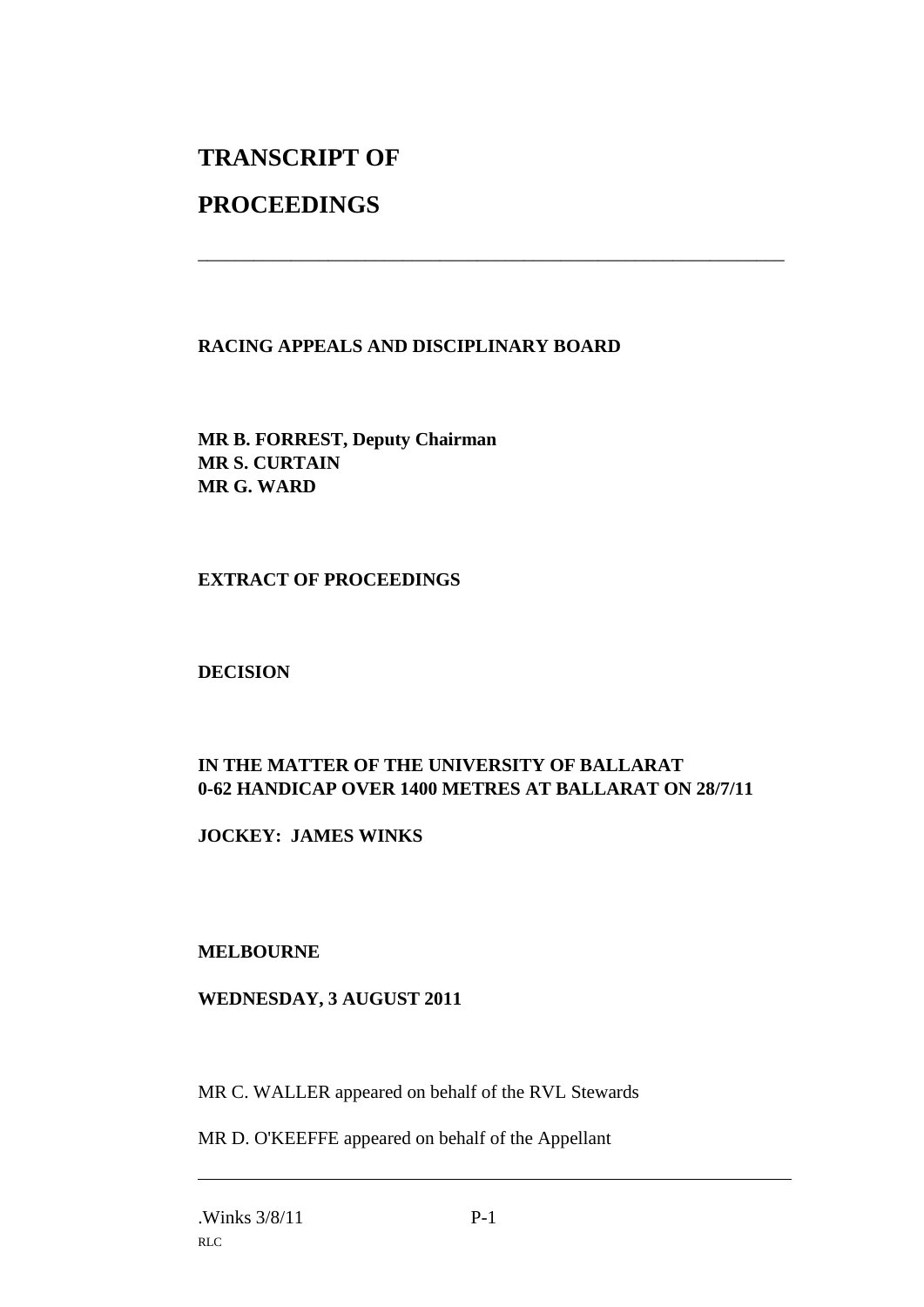CHAIRMAN: The Board has now considered this matter and reached a unanimous decision.

This is an appeal by jockey James Winks against the severity of a penalty of a suspension of 13 race meetings, three metropolitan, 10 country, handed down by Stewards at Ballarat on 28 July 2011. Winks was found guilty of careless riding on his mount, Lake View, in race 9, 0-62 Rating Handicap of 1400 metres, in that rounding the home turn, he permitted his mount to shift out when not sufficiently clear of Countess Delago, ridden by Michelle Payne, taking that filly out onto Sharada, ridden by Jordan Mallyon, resulting in Sharada, in the Stewards' words, being placed in restricted room and having to be checked.

At the Stewards' inquiry, Payne said she went up on the outside of Mallyon and got pressure from the inside. Mallyon stated that he received pressure from his inside, but as his horse was tiring, he elected to go back and ease out. An unusual feature in this case is that both Payne and Mallyon stated that at the time, their vision was affected as they were racing head-on into the afternoon sun. If nothing else, this is another reminder of the importance of care by jockeys towards their fellow riders.

Before the Stewards, Winks pleaded not guilty to careless riding. Before this Board, Winks, through his advocate, Mr O'Keeffe, did not dispute the guilty finding. In his notice of appeal to this Board, Winks stated that he should have pleaded guilty before the Stewards had he thought things through properly.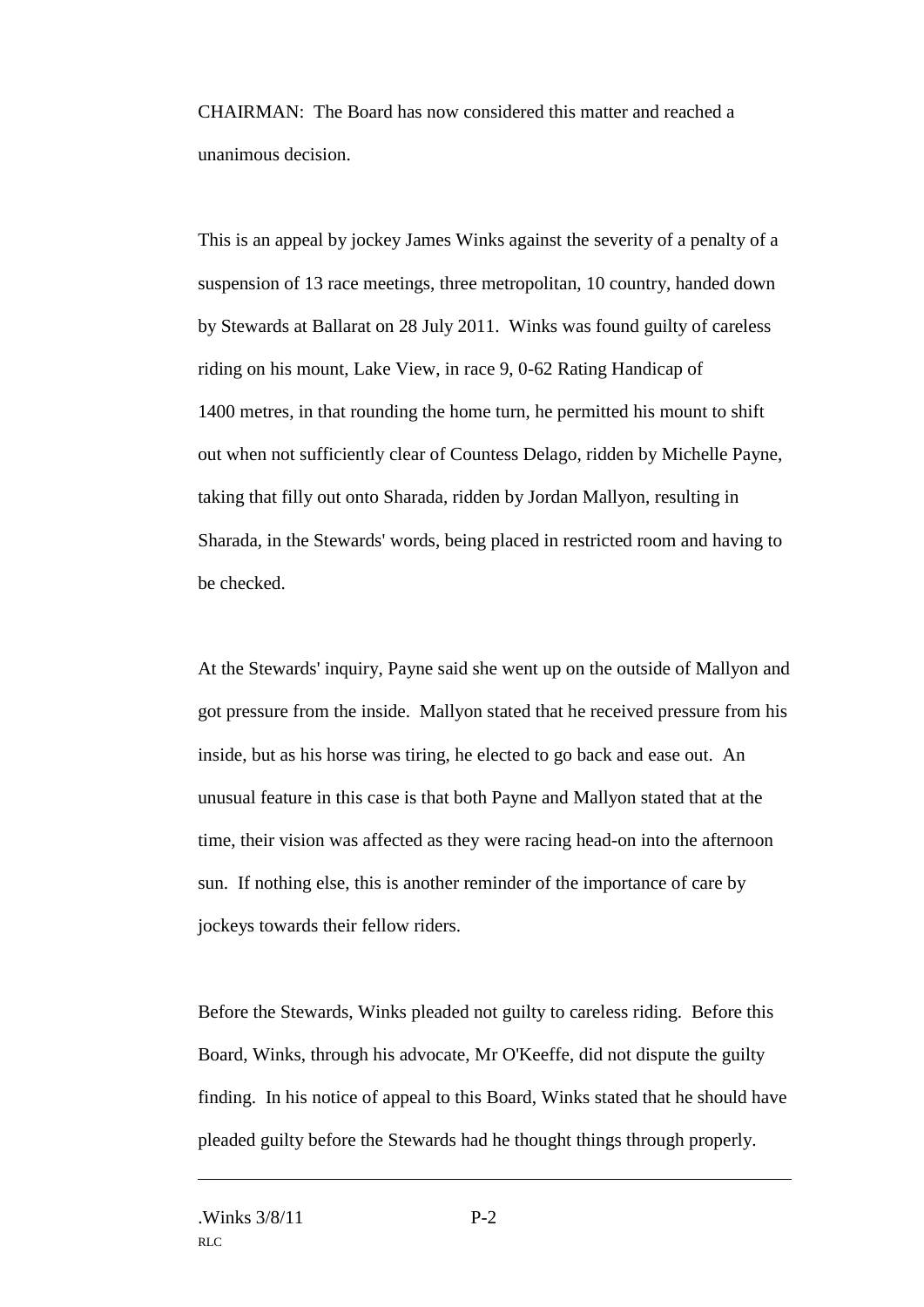The Board accepts that this was not merely a self-serving statement, as on a reading of the transcript at the Stewards' inquiry, it is clear that from the outset of that inquiry, Winks admitted to shifting out; see transcript page 2, line 39 onwards and also on page 3, line 42 onwards.

Winks did not resile from these admissions and accordingly, the Board regards his earlier admissions of guilt as a factor to be taken into account in his favour in considering the appropriate penalty. Additionally, it appears likely that Winks did not have the benefit of all the film evidence at the Stewards' inquiry and we accept, had he had the benefit of that, it is likely that he would have pleaded guilty.

Winks also raised the possibility that Mallyon was also crowded on his outside by Zip Ole, ridden by Kelvin Sanderson, thus contributing to the interference. However, that does not provide an answer to the charge. At best, it is capable of being a factor in mitigation of penalty if it could be shown to be a contributor to the consequences of Winks' riding.

The race film reveals a shift by Winks when insufficiently clear. On his own admission, Winks shifted out around the heels of Ryan Maloney's mount and bumped Payne's mount in the shoulder. Neither Payne, nor Mallyon suggest any shift or pressure from their outside. Additionally, the film is inconclusive as to any suggested interference from Sanderson's mount.

The Board has considered the submissions made by Mr Waller and